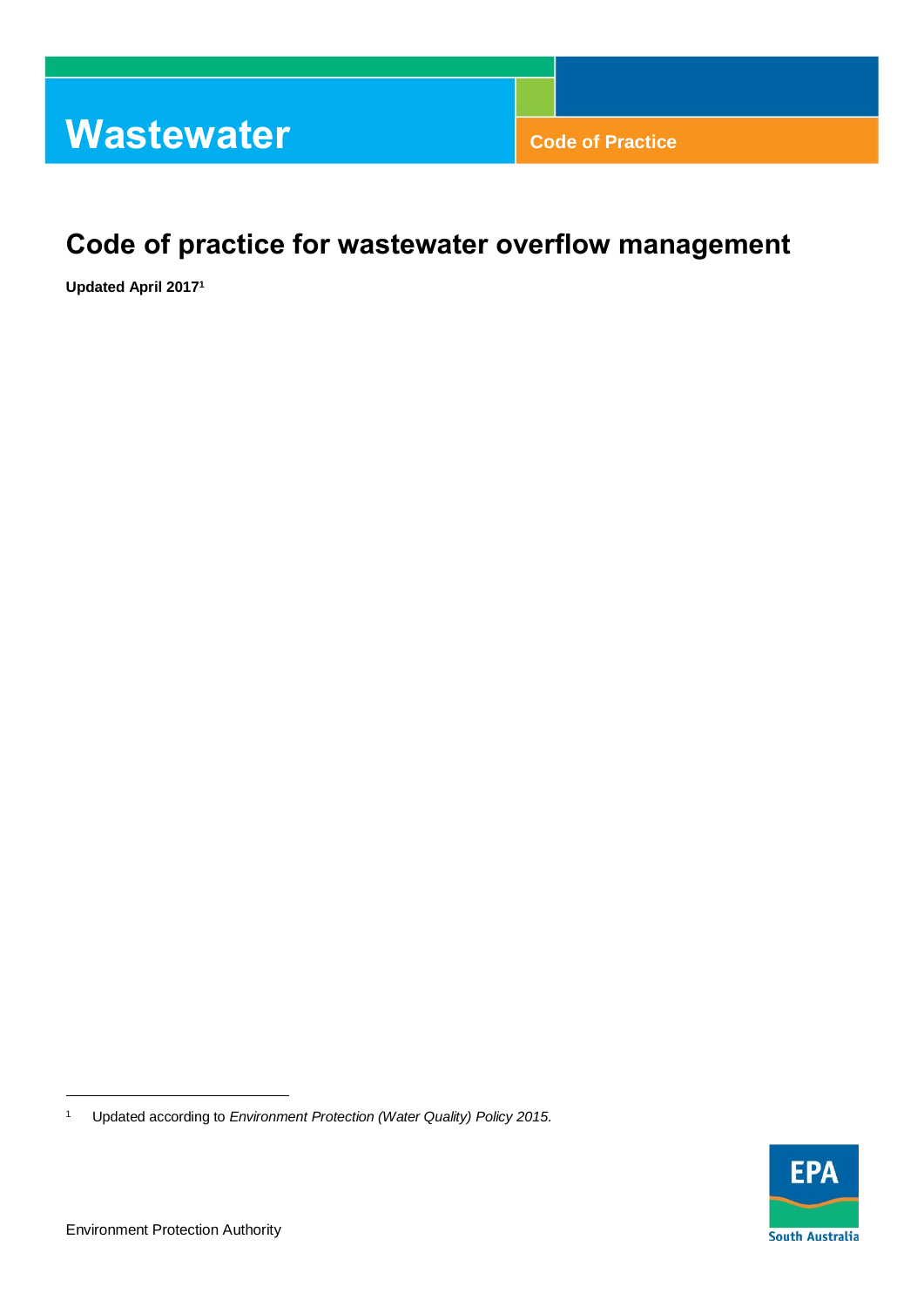### **Code of practice for wastewater overflow management**

For further information please contact:

 Information Officer Environment Protection Authority GPO Box 2607 Adelaide SA 5001

| Telephone:           | $(08)$ 8204 2004 |
|----------------------|------------------|
| Facsimile:           | (08) 8124 4670   |
| Free call (country): | 1800 623 445     |

Website: [www.epa.sa.gov.au](http://www.epa.sa.gov.au/) 

Email: [epainfo@epa.sa.gov.au](mailto:epainfo@epa.sa.gov.au) 

### ISBN 978-1-921495-02-1

September 2008

### Disclaimer

 This publication is a guide only and does not necessarily provide adequate information in relation to every situation. This publication seeks to explain your possible obligations in a helpful and accessible way. In doing so, however, some detail may not be captured. It is important, therefore, that you seek information from the EPA itself regarding your possible obligations and, where appropriate, that you seek your own legal advice.

### © Environment Protection Authority

 This document may be reproduced in whole or part for the purpose of study or training, subject to the inclusion of an acknowledgment of the source and to it not being used for commercial purposes or sale. Reproduction for purposes other than those given above requires the prior written permission of the Environment Protection Authority.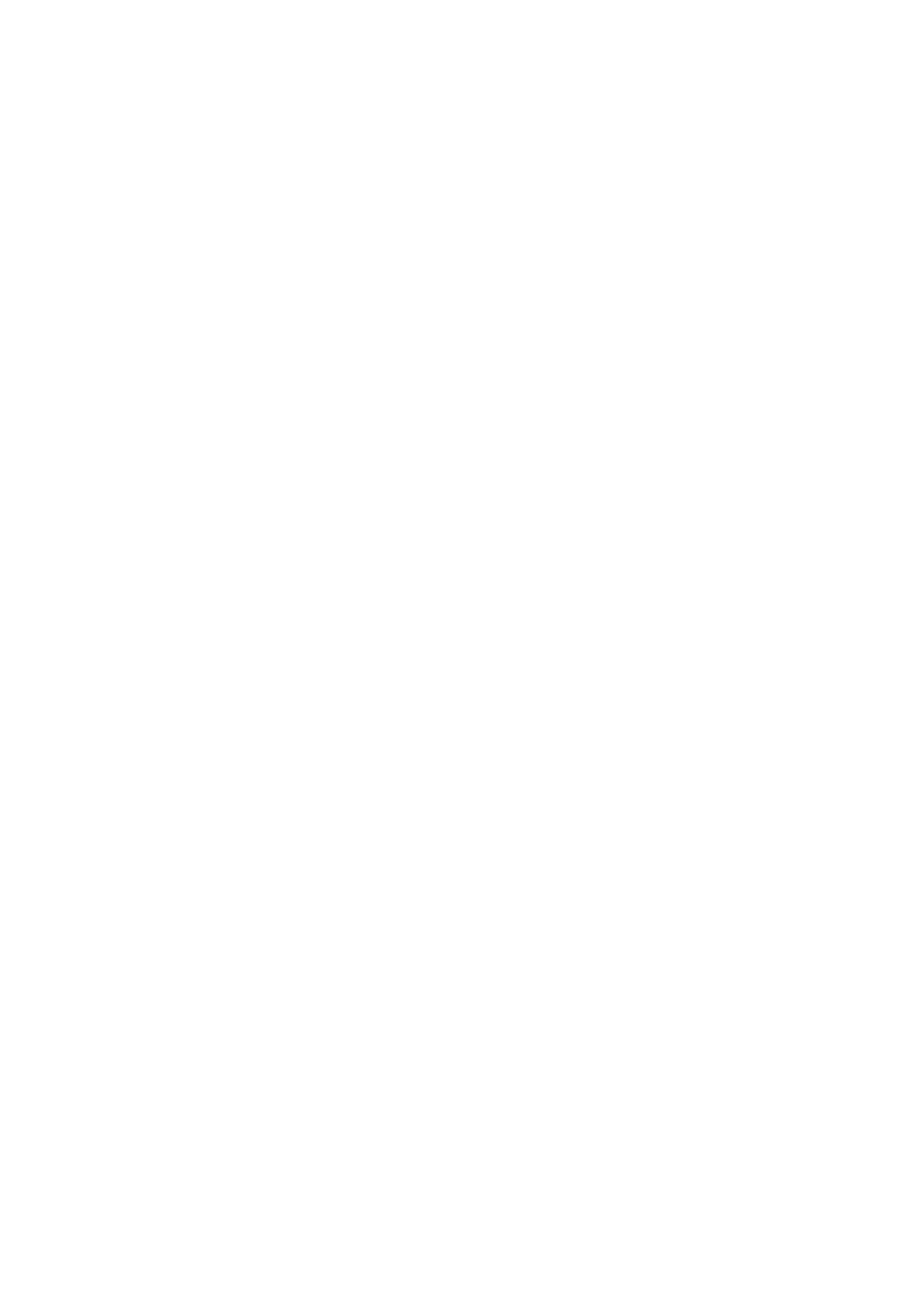# **Table of contents**

# **List of figures**

|--|--|--|

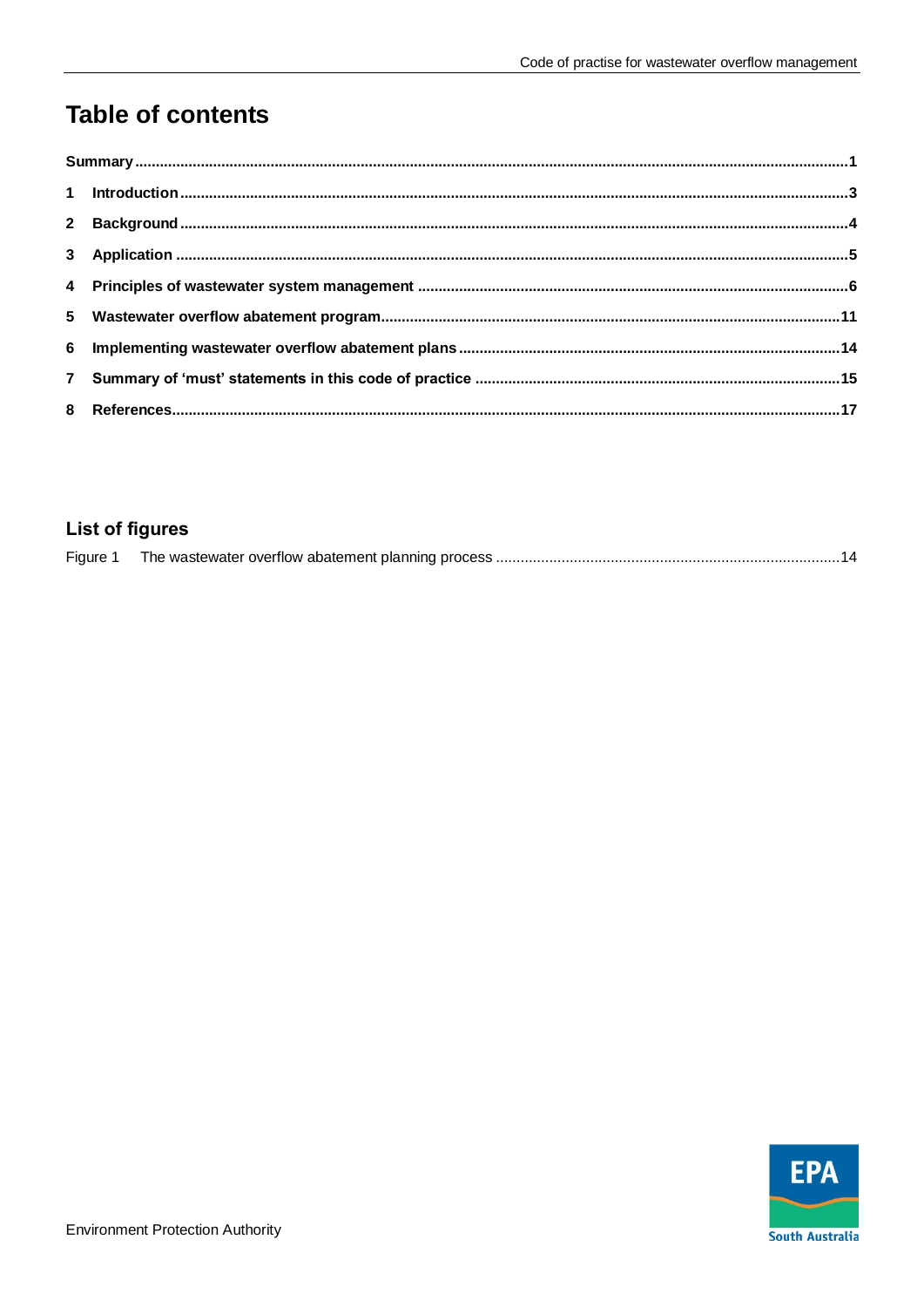# <span id="page-4-0"></span>**Summary**

 This code of practice applies in South Australia for all wastewater systems that collect, treat and dispose of wastewater from multiple domestic, commercial and industrial sources, and for all schemes where reuse of such wastewater occurs.

 The code provides guidance and in some cases instruction to assist wastewater system operators prevent the occurrence of overflows whenever possible, and to minimise the frequency and volume of such overflows. Wastewater system operators are obliged to comply with this code.

 If there is the potential for environmental harm from a wastewater overflow, the wastewater system operator is also obliged under section 83 of the *Environment Protection Act 1993* to notify the Environment Protection Authority.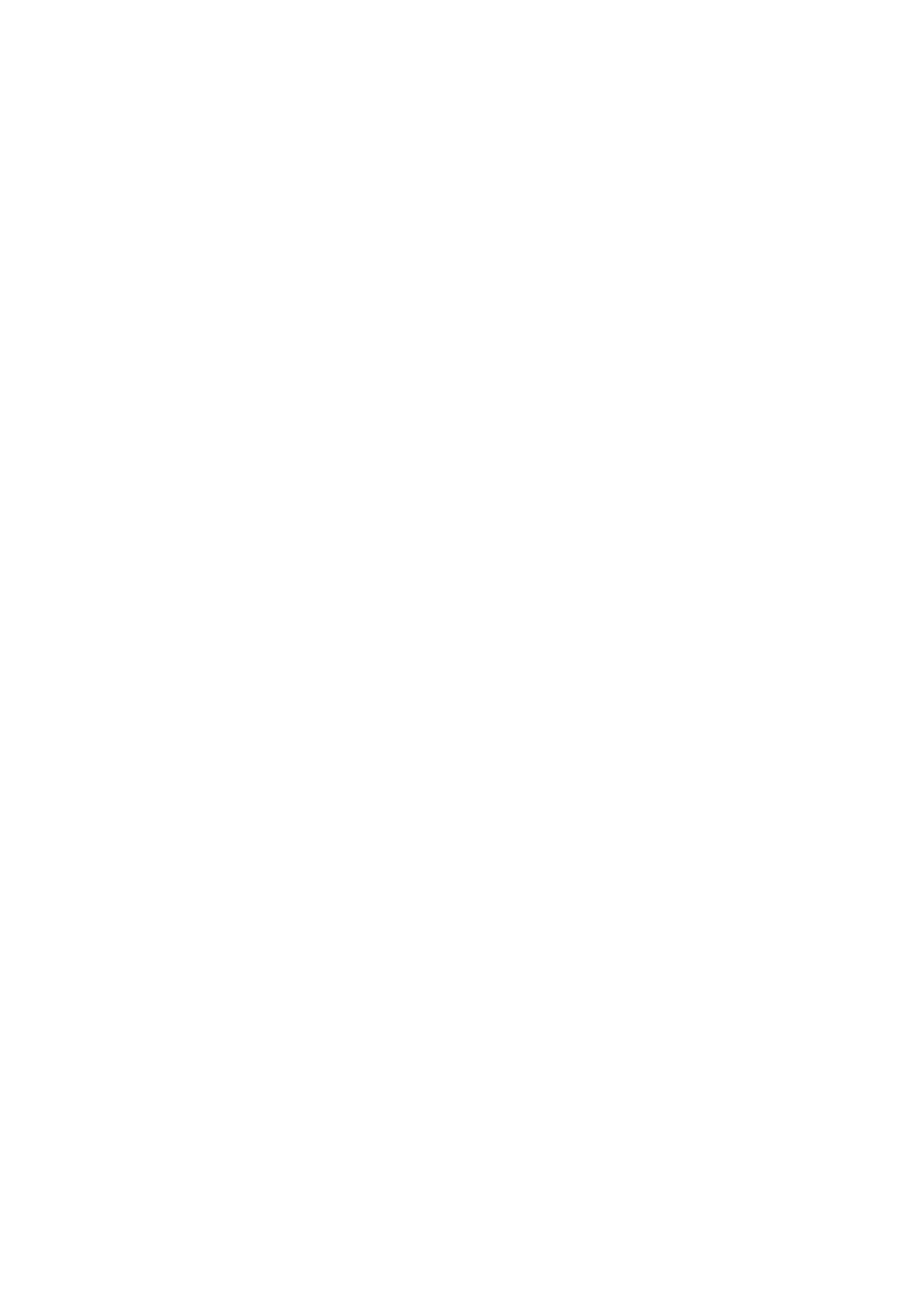#### <span id="page-6-0"></span>**1 Introduction**

 Operators of wastewater infrastructure have obligations and responsibilities under the *Environment Protection Act 1993*  (EP Act), the Policies made under it and the *Environment Protection (Water Quality) Policy 2015* (WQ Policy) in particular.

particular.<br>These include general obligations to not operate in a way that causes pollution, specific obligations to not cause environmental harm and obligations to comply with the mandatory requirements of the relevant Environment Protection Policies (EPPs).

 The purpose of the *Code of practice for wastewater overflow management* is to provide advice on how operators of wastewater infrastructure can comply with their environmental obligations. The code applies in South Australia for all wastewater systems that collect, treat and dispose of wastewater from multiple domestic, commercial and industrial sources and to all schemes where reuse of such wastewater occurs.

 It provides guidance, and in some cases instruction, to assist wastewater system operators to prevent the occurrence of overflows whenever possible, and to minimise the frequency and volume of such overflows.

 **A note on terminology: the code contains a range of contexts in which it seeks compliance.** 

- **For some issues it does not seek to direct compliance in a particular way and recognises that persons will exercise options within the overall framework of the code. In these cases the term 'may' is used.**
- **In some cases, the code indicates that a particular course of action is desirable if compliance is to be maintained. In these cases 'should' is used.**
- **Finally, there are cases, where a failure to comply with the code will, in the EPA's view, expose the environment to a risk of harm or may lead to a breach of the EP Act or an EPP. Under these circumstances, the word 'must' is used. In these cases, the EPA may consider that the circumstances of the failure to comply are sufficient to warrant the issuing of an environmental protection order (EPO) in order to give effect to the WQ Policy and the code.**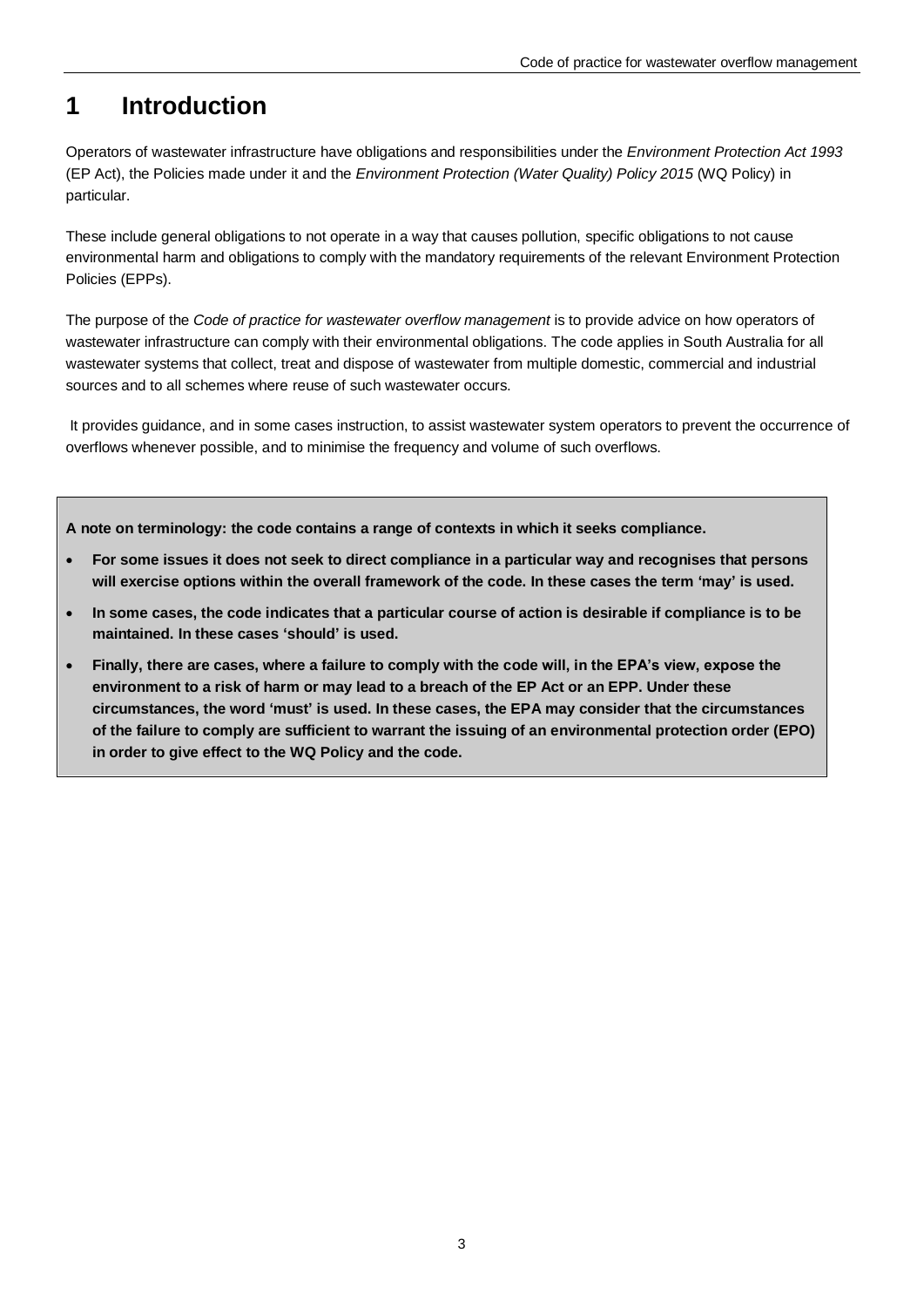### <span id="page-7-0"></span>**2 Background**

 The waters of South Australia are an extremely important part of our environment. They contribute to both society and the environment by:

- providing raw<sup>2</sup> drinking water
- supporting the aquatic ecosystem and riparian flora and fauna
- supplying water for aquaculture, agriculture and industry
- contributing to public amenity
- supporting a wide range of recreational pursuits.

 The activities supported by our waters include swimming, waterskiing, fishing, sailing and boating. Wastewater overflows are a potential source of pollutants that can jeopardise these uses.

 The WQ Policy has been developed with the aim of improving and protecting the quality of water in our streams, rivers and lakes, wetlands, estuaries and seas, and groundwaters. The policy defines the levels of protection considered necessary for the waters of the state.

 While wastewater collection and distribution systems provide health and environmental benefits to South Australian communities, overflows can occasionally occur despite the best efforts of the operator, for example by unforeseen blockages in the system. This code, which has been incorporated into the WQ Policy and is therefore part of it, aims to reduce the likelihood of overflows that might present a threat to SA water quality.

 The code was developed by the EPA in partnership with SA Water, United Water, the Department for Health (DH) and local government to assist operators of wastewater systems to comply with the WQ Policy.

The code of practice deals with:

- planning to prevent or reduce the occurrence of wastewater overflows
- untreated wastewater, CWMS wastewater, treated effluent and reclaimed water. actions to mitigate the impacts of overflows of wastewater in its various forms, including but not necessarily limited to

 $\overline{a}$ 

 2 Suitable for potable consumption following treatment.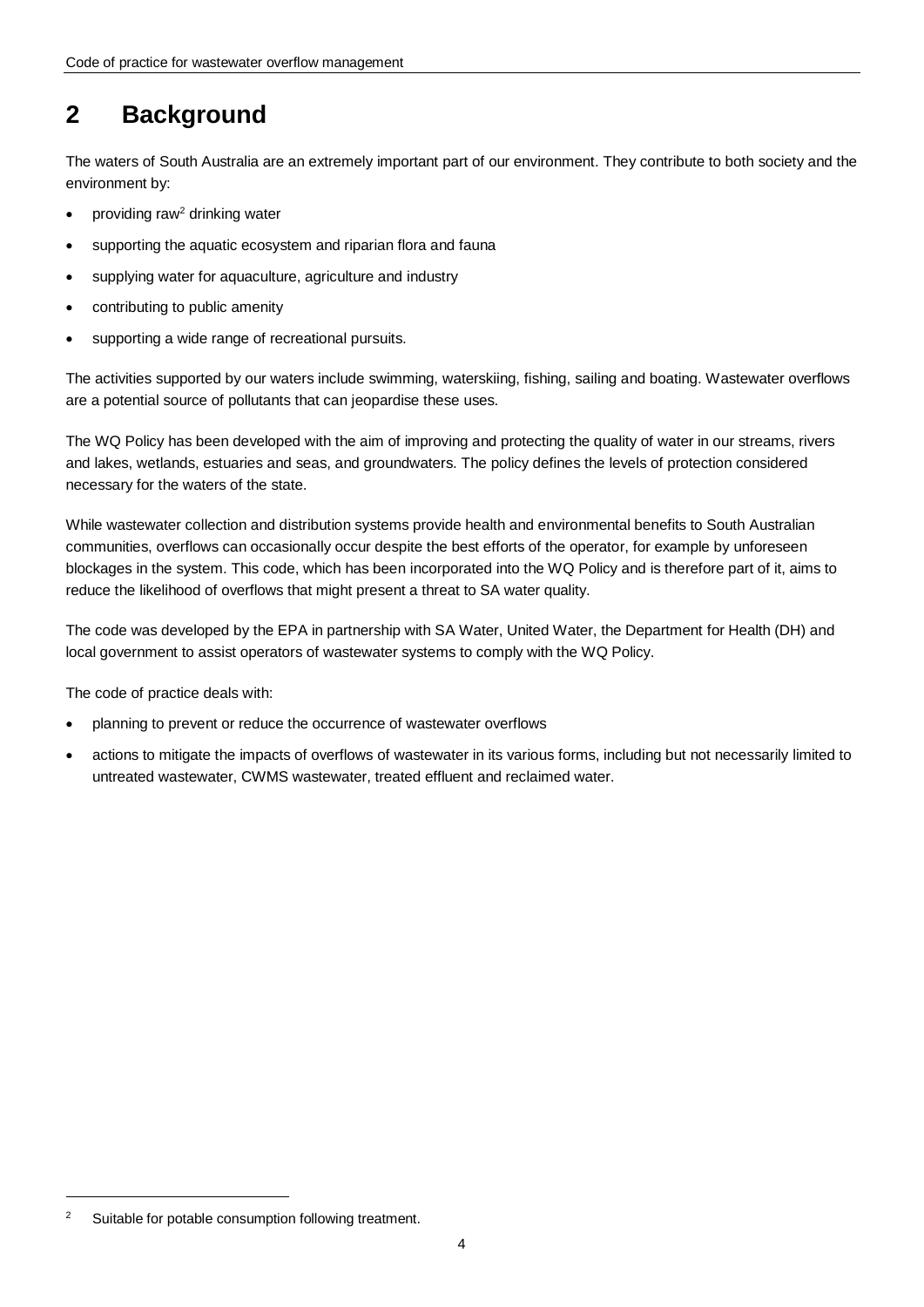#### <span id="page-8-0"></span>**3 Application**

 This code of practice applies to all operators of wastewater collection, treatment and disposal systems. It has two significant sections:

- $\overline{1}$ The principles of wastewater system management.
- $\sqrt{2}$ The requirements for wastewater overflow abatement planning.

 Failure to comply with the code may lead to an EPO being issued against an operator in order to give effect to the WQ Policy. Should an operator fail to comply with an order they risk being prosecuted. Furthermore, failure to comply with the code may lead to circumstances where the operator is in breach of the general environmental duty of care as described in section 25 of the EP Act. In addition, the operator would be prosecuted should the failure to comply leads on to environmental harm or nuisance.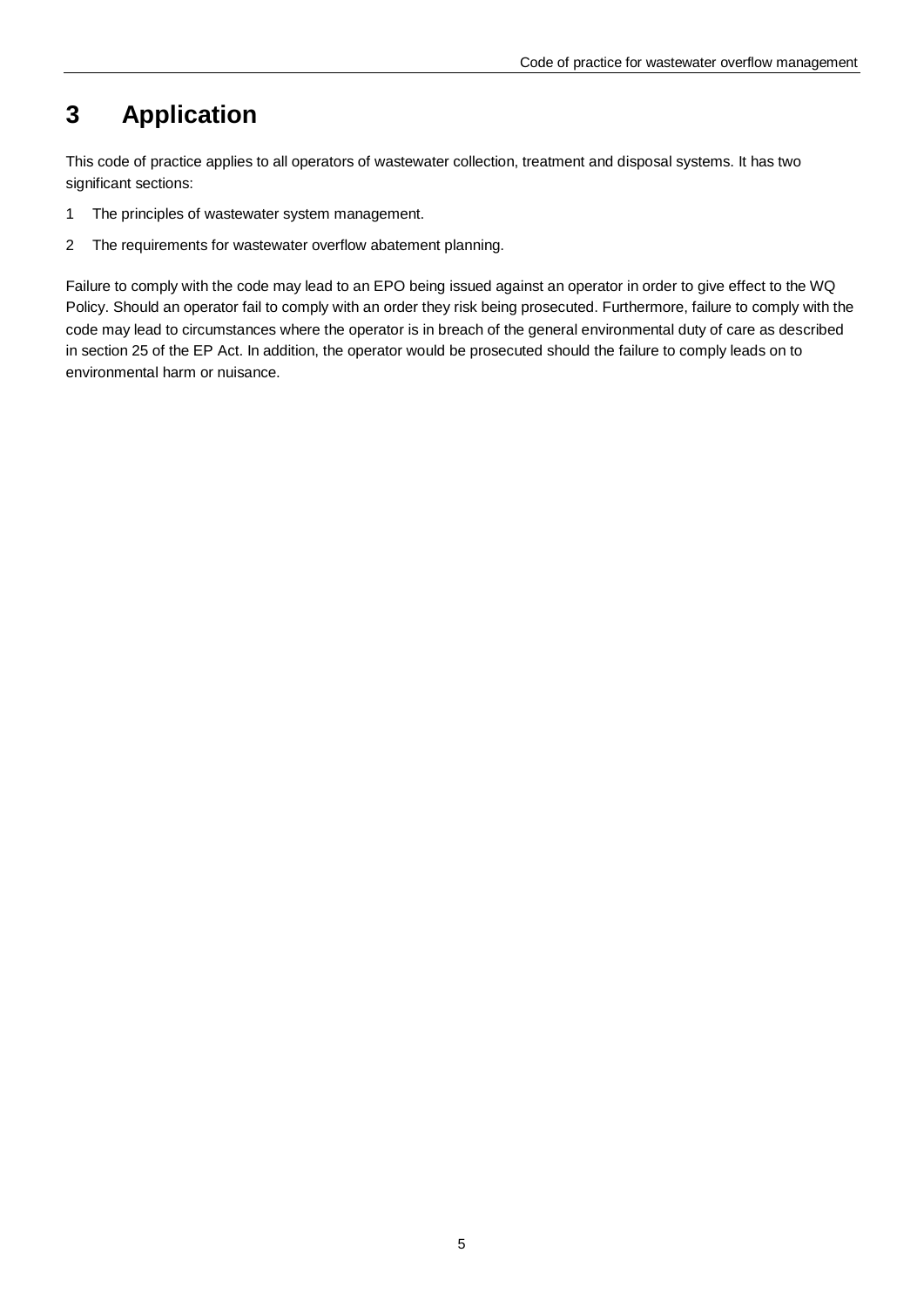#### <span id="page-9-0"></span> **Principles of wastewater system management 4**

 Overflow events and their impacts can be minimised by following established principles of wastewater system management. These principles encompass organisational management, system planning, new connections, system operations, maintenance, monitoring, and emergency response and notification protocols.

# **Organisational management**

Operators should have clearly defined systems in place relating to:

- wastewater system planning
- acceptance of new connections to the system
- delivery of appropriate training for operations and maintenance personnel
- preparation and implementation of a wastewater overflow abatement plan
- system maintenance, which may include separate responsibilities for inspection and maintenance
- maintenance of records relating to overflows
- notification protocols to follow in the event of serious overflows including notification of relevant authorities, sensitive downstream users and the public as appropriate
- accessibility of wastewater system plans (ie physical plans of the system).

## **Wastewater system planning**

 Appropriate wastewater system planning is an important component of effective overflow minimisation. Planning should involve designing the system to convey projected wastewater flows, and assessing the impact on system capacity of redevelopments in existing areas and extensions to serve new areas.

### **New wastewater connections**

 In order to minimise future overflows, the operator should have in place clear requirements for the design, construction, inspection and testing of new systems to complement suitable system planning for new developments.

 The operator should not accept new connections that are substandard or overload the wastewater system. Minimising overflows from new systems should be based on best practice for the situation under consideration and should have regard to *Guidelines for Wastewater Systems—Wastewater System Overflows*, Chapter 8*,* National Water Quality Management Strategy (November 2004).

## **Wastewater system operations**

 It may be possible to operate in a manner that utilises the storage available within the system to minimise the extent of overflows. This approach relies on using all available capacity of the pumping station wet wells and connecting wastewater systems. It can be done through manual intervention in the operation of the system or by using a supervisory control and data acquisition (SCADA) system where available. The ability of the operator to manage the system to maximise wet weather storage is generally limited and may often only be a short-term option.

 A range of system input (or demand-side) management techniques can be used to minimise overflows and their impacts. These pollution prevention techniques include:

- controlling wastewater inputs, in particular, major trade waste discharges to the wastewater system
- customer education
- wet weather flow reduction.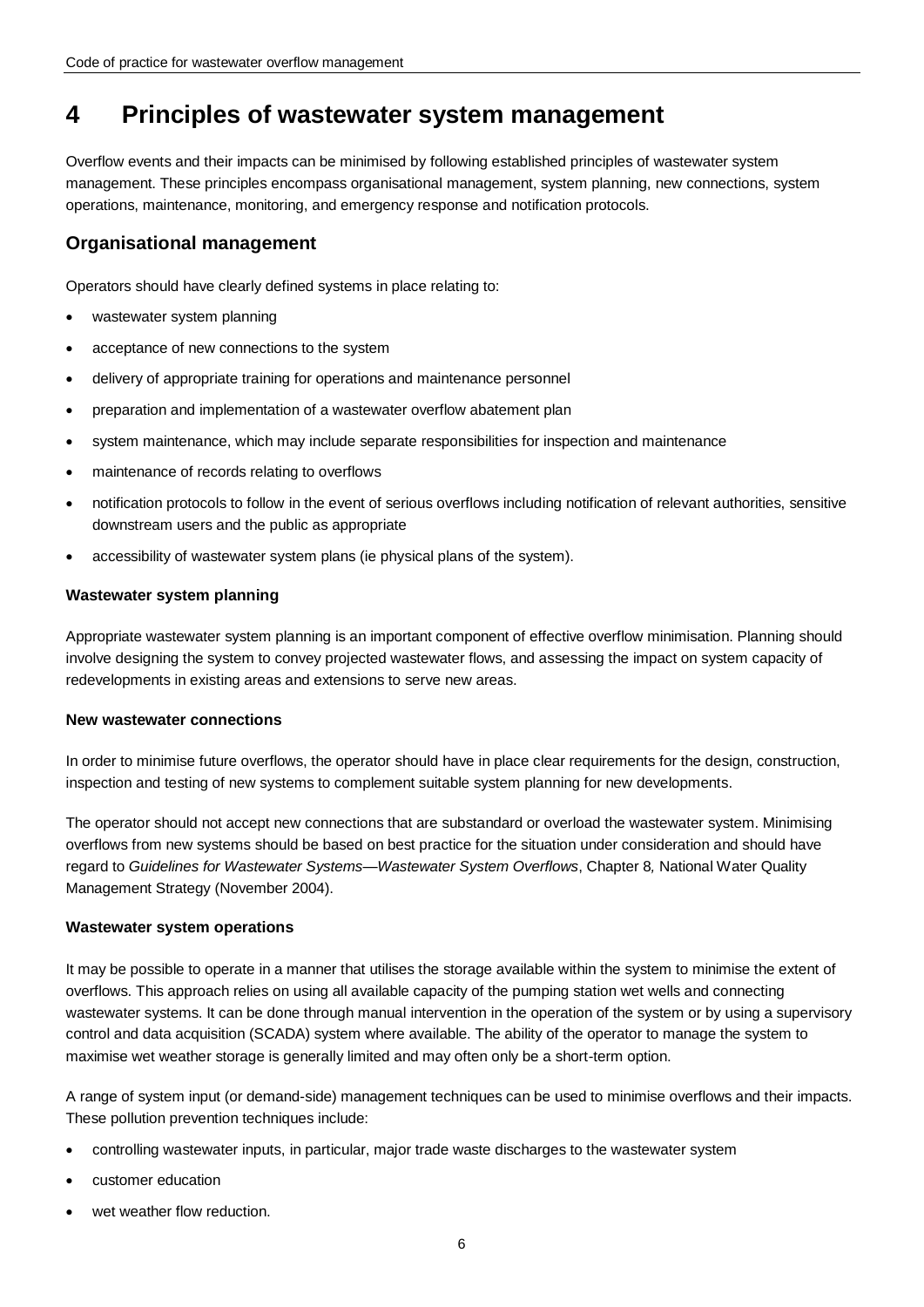- $\bullet$  addition of wastewater storage capacity, eg storage tanks.
- dry weather flow reduction, eg through improved work practices.

### **Wastewater system maintenance**

 Asset management, which includes development of an asset register addressing the whole life operation of the infrastructure, is a key principle of system management. Maintenance of wastewater systems to minimise overflows is an important component of asset management and may be relatively expensive.

Maintenance activities can be placed in three categories:

 1 Preventive maintenance. These are scheduled activities, including routine inspections, which are performed before failure of the asset. This extends the equipment life, reduces overall maintenance costs and increases system reliability.

reliability.<br>Where appropriate preventive maintenance can be scheduled using a risk-based approach, considering factors such as the consequences of an overflow, the age of the asset, wastewater system diameter, the likelihood of the overflow, sensitivity of the receiving environment, and the adequacy of the maintenance program. Problems identified during routine inspections must be recorded and assessed for necessary maintenance or repair actions.

- 2 Corrective (or reactive) maintenance. This relates to the use of an asset until it fails and requires repair or replacement.
- 3 Emergency maintenance. This is a form of corrective maintenance that is applied to a critical asset that has failed, and may result in a risk to human health or the environment.

 Maintenance planning must be undertaken for all systems; an operational review of the system can be undertaken before a plan is prepared. Where undertaken, this review should involve assessing existing facilities, operating conditions and maintenance practices.

A schedule for routine inspections of the wastewater system must be prepared, with priorities clearly stated.

 A system for recording and documenting the maintenance history must be included in any plan developed for operation and maintenance. These records, based on inspection reports, should include information on when elements of the system were inspected and what, if any, maintenance was performed.

 Operators must be aware of, and monitor, the significant issues in their systems. In larger systems, this information should be included in the GIS for the system. A 'significant issue' is one where a failure to maintain may lead to an overflow.

 Policies, procedures or protocols for system operation and maintenance are essential for good management. These should be reviewed periodically and used for personnel training and monitoring activities as necessary.

### **Monitoring of overflows**

Consideration should be given to the use of telemetry or SCADA systems to provide alarms back to the operator.

### **Emergency response plan**

 While the goal of effective wastewater system management is to convey, treat, reuse or dispose of wastewater, overflows occasionally occur.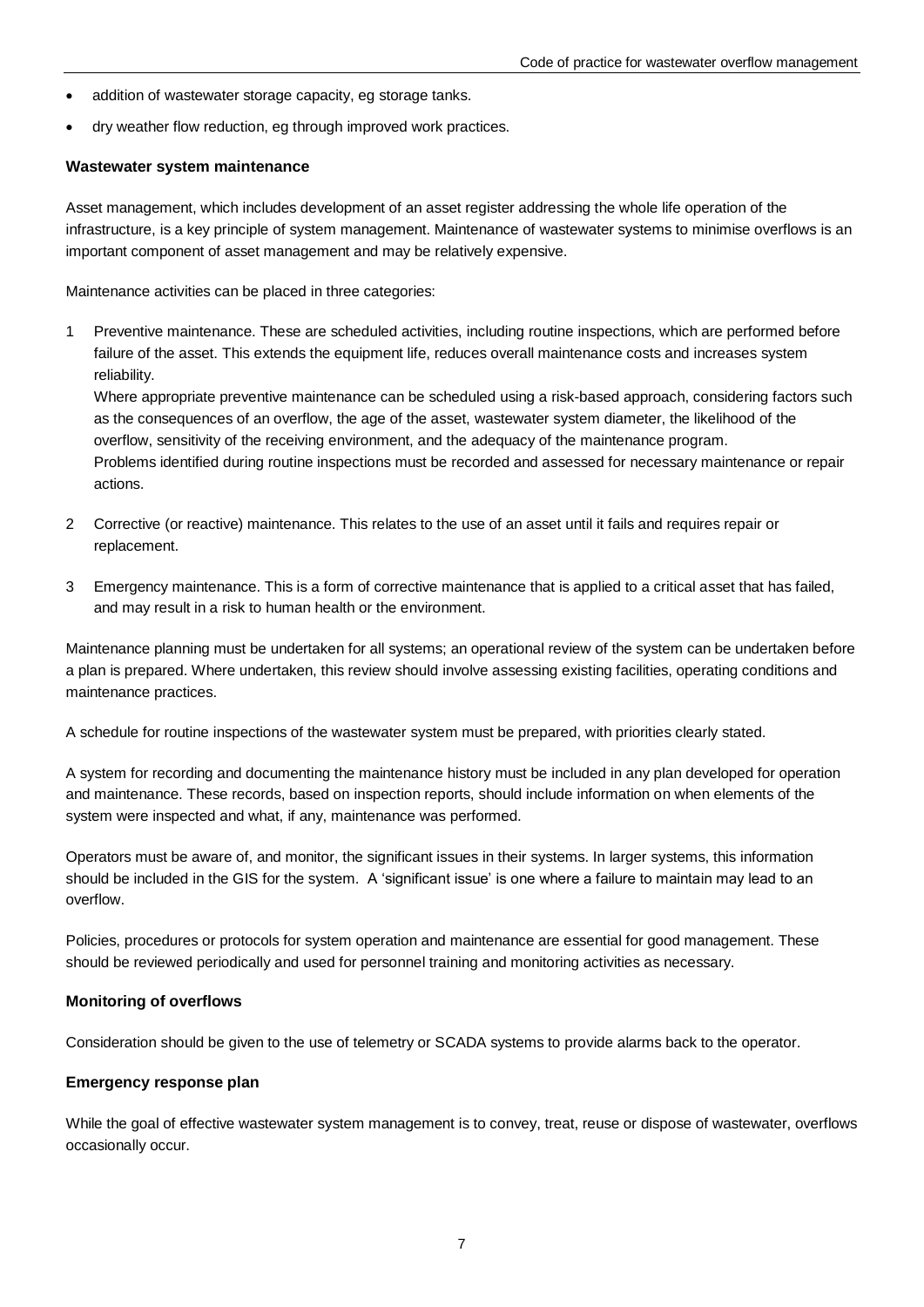Operators must have procedures in place to minimise the impacts of a wastewater overflow. They must provide 24-hour emergency response to minimise or eliminate overflows, and the emergency response teams must when responding to a wastewater overflow, have regard to the established emergency response plan.

 An emergency response plan must be developed and implemented for all wastewater systems. The plan should have regard to the availability of infrastructure details, operation and maintenance plans, appropriately trained and equipped personnel, and reporting and notification procedures for management, regulators and stakeholders.

 Emergency response teams should to have access to all wastewater facilities, and to appropriate equipment and information to manage wastewater overflows. These include:

- emergency notification phone numbers/contact details
- $\bullet$  estimated time taken for that main to empty by gravity via a breach in the main can be determined. access to physical plans of the system so that, for example, the volume of wastewater stored in a rising main and the
- appropriate screening equipment to remove floatable and coarse solids
- $\bullet$ backup wastewater pumps
- excavation equipment to construct temporary dams
- tanker trucks that can pump or vacuum wastewater and sludge
- public warning signs and emergency tape to mark affected areas
- $\bullet$ sampling equipment
- occupational health and safety equipment to protect employees.

 The cause of the overflow must be addressed as soon as practicable. Addressing the cause may be a two-stage process, involving temporarily stopping the overflow and then undertaking permanent repairs.

 Reasonable and practicable containment of the overflow must be undertaken to prevent the continued risk of pollution to the environment. Containment aims to capture the overflow while it is occurring, so that as much of the wastewater as practicable is returned to the wastewater system when operations are restored. The method has the potential to cause problems at the site or upstream and should be used with caution.

Actions to contain the overflows include:

- temporary weirs or bunding
- the use of wastewater pumping or vacuum trucks (to remove pools of wastewater or to pump out overflowing pump wells)
- temporary generators for pumping stations if the power supply has failed, and temporary pumps if the pumps have failed
- bypass pumping
- staggered pump station operation
- in-wastewater system storage (if feasible)
- in-stormwater system storage and recovery.

 It may be possible to disinfect ground affected by wastewater or pooled areas. However this should be limited to localised areas and isolated pools produced by the overflows, and must not include disinfecting waterways unless directed to do so by Department of Health (DH) and/or the EPA.

 Care should be taken to ensure that disinfection does not cause further environmental harm. Disinfection may be inappropriate in some areas such as parks and riparian zones.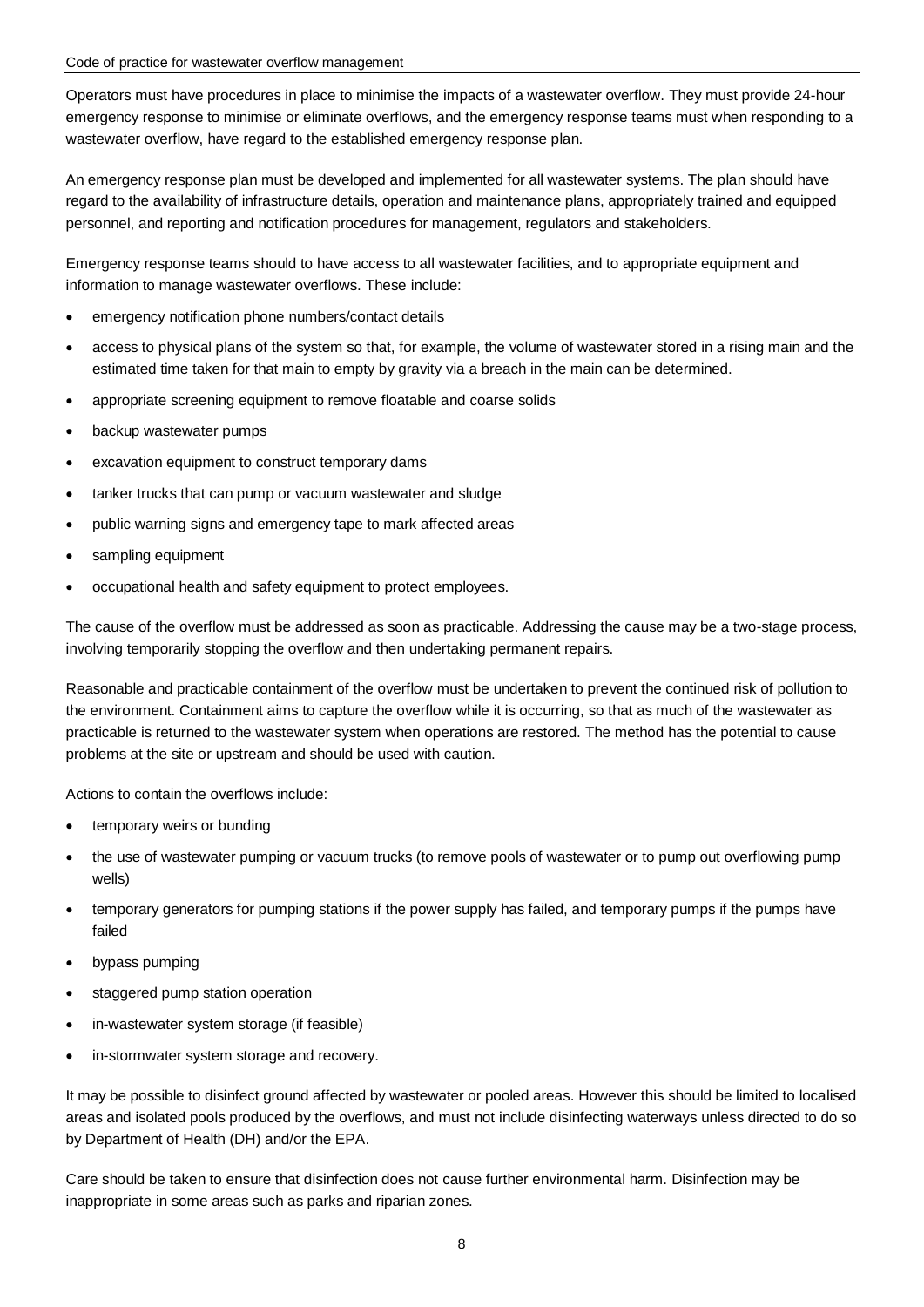In emergencies, such as a major overflow event greater than one or two days, consideration should be given to restricting inflows to the system.

 During containment, and clean-up or remediation, the risk to human health must be managed. This can be done by restricting access with temporary emergency fencing and by erecting warning signs. Any residents or members of the public likely to be directly affected by the overflow should be informed. Warning measures must remain in place until there is no potential human health risk arising from the overflow.

 Water sampling may be required and guidance on this should come from the EPA/DH based on their assessment of the environmental and/or health risk.

## **Harm remediation and clean-up**

 Any environmental harm caused by an overflow must be cleaned up and may require remediation. Clean-up involves three basic steps, usually taken in the following order:

- 1 Removing wastewater and solids to the maximum amount practicable.
- 2 Washing the spill area to dilute any remaining wastewater, especially where there is the potential for high public exposure.
- 3 Disinfecting hard surfaces in high public exposure areas to reduce the risk to human health, as directed by DH and approved by the EPA.

 Cleaning up may require the removal to an acceptable level of all pollutants, including sediments and gross solids that may be left by an overflow. Any structures damaged by erosion or other effects of the overflow should also be repaired.

 Unless done so with prior EPA approval, clean up must not involve the potentially harmful activities of hosing down of gross solids and other pollutants into stormwater drains or aquatic environments, the over-use of disinfectants, or the use of environmentally damaging disinfectants.

In undertaking clean-up activities, the following should be major considerations;

- $\bullet$  required to meet the minimum human health protection requirements in consultation with DH. The necessary volumes of mains or other water, the concentration of disinfectant in that water and contact time
- The nature of the immediate environment and any applicable environmental values of the receiving waters.
- $\bullet$  the clean-up process. The time of year and the proportion of stream flow that is likely to be made up of disinfected wash-down water from
- $\bullet$  The potential for the clean-up water to be contained and removed so that discharge to receiving waters is avoided.

Records must be kept of all actions undertaken to manage the response and minimise environmental harm.

 At the end of the clean-up all parties involved, including the EPA, should be notified to verify that the incident has been addressed and circumstances can return to normal.

### **Investigate cause and implement improvements**

 The cause of an overflow must be investigated. When the cause has been determined, actions must be implemented by operators consistent with the level of risk to prevent a recurrence of the event.

 If requested to do so by relevant regulatory authorities the operator must provide a report on significant individual overflows, or an annual report that summarises all overflows.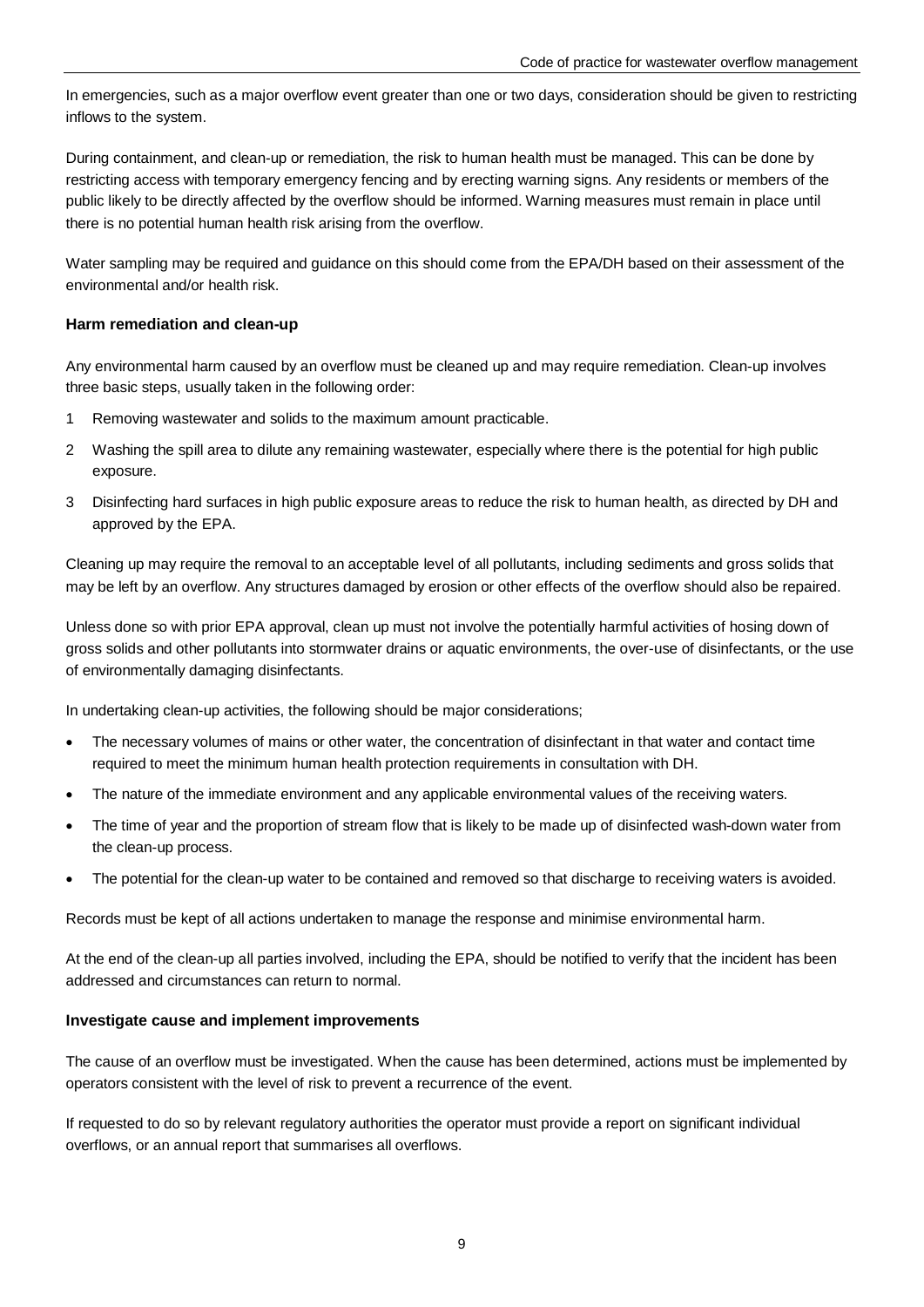# **Emergency response and notification protocol**

 After an overflow has been detected and the level of risk presented by the overflow estimated, the operator must alert the following appropriate agencies:

- $\bullet$  *Water/Wastewater Incident Notification and Communication Protocol* (DH 2014). SA Water, United Water and United Utilities must notify the appropriate agencies as described in the
- $\bullet$  *notification and communication protocol*, which is a condensed version of the above and can be found on the EPA Councils and other operators must notify the appropriate agencies as described in the *Wastewater incident*  website $^3$ .

 The protocols provide direction on notification to appropriate government agencies and required reporting times for incidents, to ensure that a timely and appropriate response is implemented.

 In addition, all operators are obliged under section 83 of the EP Act to report any incident that has the potential to cause environmental harm to the EPA.

The EPA Emergency Response telephone number is 1800 100 833.

 $\overline{a}$ 

 3 www.epa.sa.gov.au/environmental\_info/waste/liquid\_waste/wastewater\_management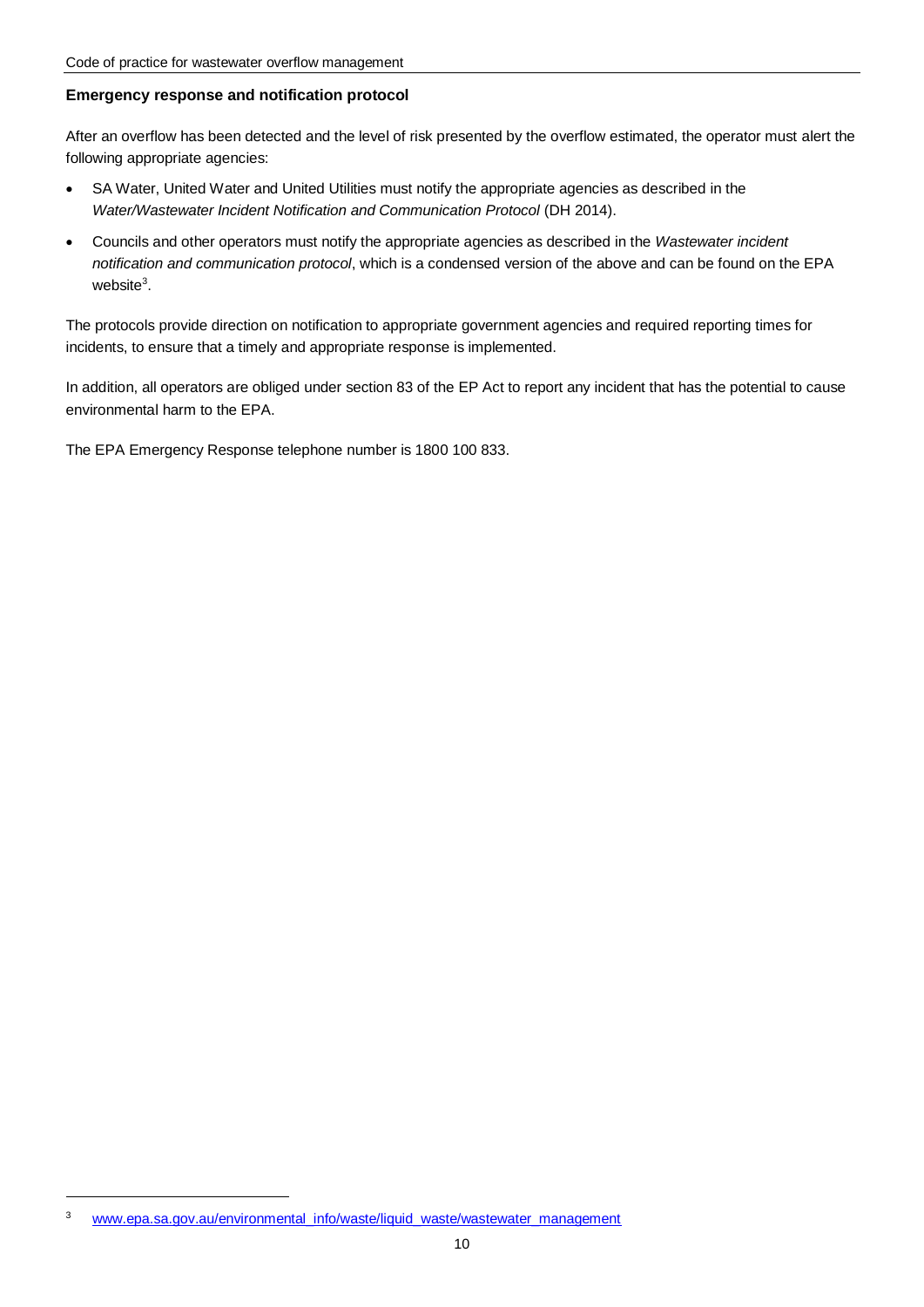#### <span id="page-14-0"></span> **Wastewater overflow abatement program 5**

 To minimise or eliminate wastewater overflows, the operator must implement an overflow abatement (or management) program, which encompasses short- and long-term measures to prevent or reduce the recurrence of overflows.

A wastewater overflow abatement program should consider;

- planning, which includes both short- and long-term improvement measures, eg environment improvement programs
- $\bullet$  maintenance and monitoring. effective operation and maintenance of the system that includes having procedures covering operational controls,

 If a wastewater system has an Environment Management System (EMS) to *AS/NZS ISO 14001* standard, the Environmental Management Program for the system would be deemed to encapsulate the requirements for short- and long-term plans. A short-term plan is considered to extend for up to two years.

# **Developing a wastewater overflow abatement plan**

 Wastewater overflow abatement plans must be developed by operators in relation to all of their wastewater systems. These plans must include the objectives that the plan is intended to meet, related performance criteria, management strategies, required monitoring and reporting procedures and an implementation schedule (or program) providing a timetable for the implementation of the adopted actions.

In developing a wastewater overflow abatement plan, the following components (1 to 5 below) must be considered.

#### **1 Objectives**

 The first step of the abatement planning process involves defining the objectives that the plan is intended to meet. Where practicable, these should be quantifiable objectives, against which the performance of the plan can be measured.

Objectives should have regard to:

- $\bullet$  statutory or regulatory requirements
- $\bullet$  relevant government policies
- $\bullet$  ensuring that overflows do not compromise environmental water quality and human health values.

# **2 Analysis of existing performance**

 This part of the planning process comprises a description of the existing nature and conditions of the wastewater system infrastructure, and an assessment of the current management processes and organisational context against the principles of wastewater system management.

 Data collected on wastewater systems will relate to the configuration and condition of the wastewater system, a history of overflow events, operation and maintenance practices and environmental factors relevant to the particular locations. The extent of the information collected will depend on the extent of the system, the characteristics of the wastewater being dealt with and the likelihood and environmental consequences of any potential overflows.

 For some systems, this data may not be readily available. In these circumstances, the plan could be prepared based on the available data, supported by scientific and engineering expertise. An action identified in the plan should be to collect important additional data to enable future versions of the plan to be refined. If the data is not adequate to allow the risk to be assessed, additional investigations should be undertaken before proceeding further with the plan.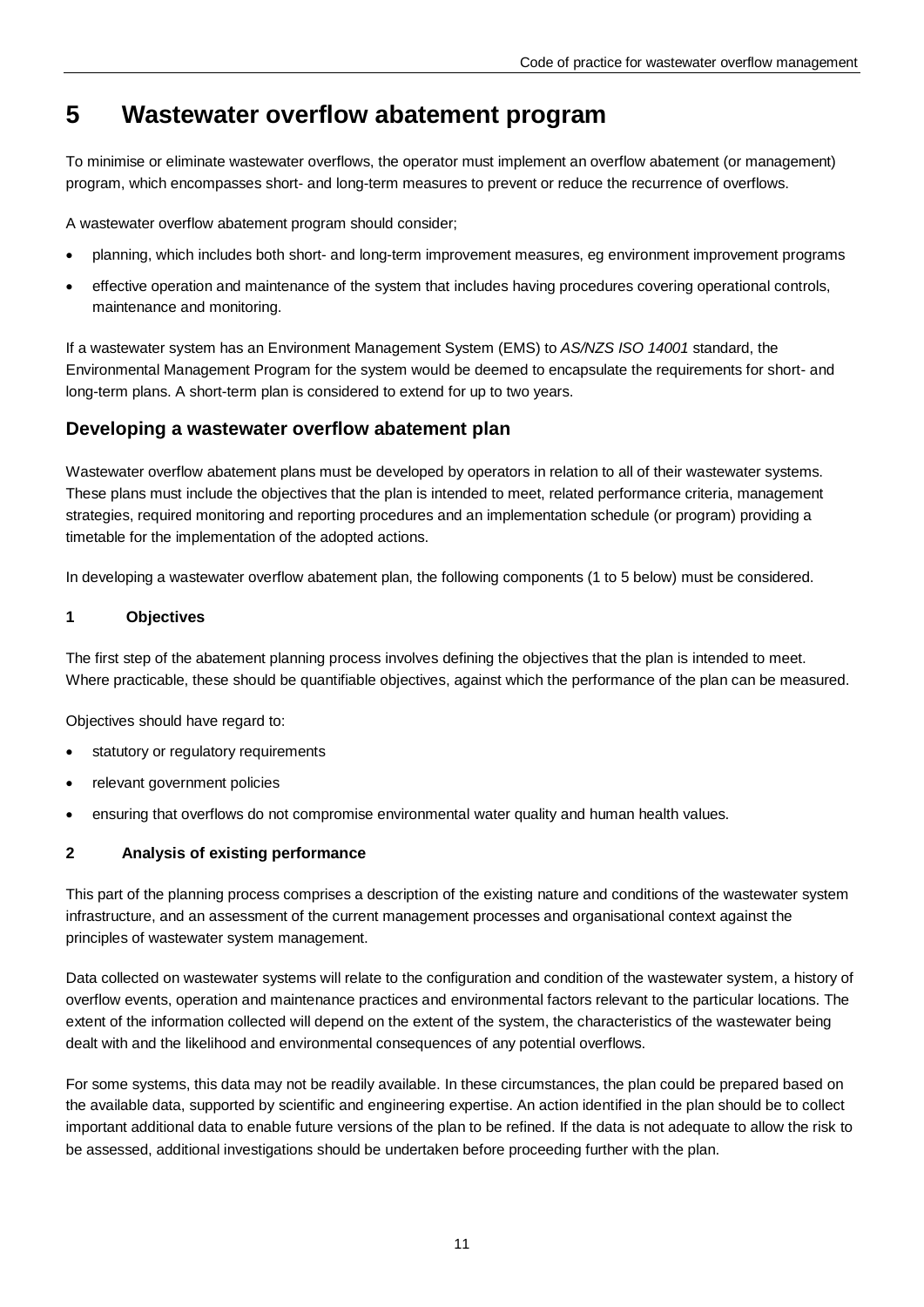#### **3 Risk analysis**

 This step involves identifying the issues or problems that may prevent the management objectives from being met, and assessing their likelihood of occurrence and the consequences. The consequences of an overflow will be affected by a number of aspects including the quality and quantity of wastewater, the time and duration of the overflow and the characteristics of the receiving environment. These aspects should be considered when undertaking the risk assessment.

 The level of complexity of investigations to assess the risk of overflows will vary depending on the system size, the consequence and likelihood of the potential hazard and the resources available. The likelihood of overflow would need to be examined with the understanding of the characteristics of the area of study – for example, hydrology of the wastewater system, emergency response, access and resources.

Key information collected to quantify the risk presented by a particular overflow may include:

- exceedence of water quality criteria, possibly caused by wastewater system overflows
- potential impact on urban bushland areas
- potential for discharges into private properties.

 Following identification of these issues, the causes can be identified and their relative contribution to the problem assessed. This will enable the development of cost-effective management strategies and assist with allocating priorities for action.

## **4 Identify and evaluate measures**

 Both shorter- and longer-term measures should be identified and assessed for environmental, economic and social impacts. Generally the shorter-term actions are non-structural and can be implemented at moderate cost. Short-term measures are likely to relate to:

- operation and maintenance practices
- recording procedures, ie those responsible for management of the wastewater system should record events and causes of overflows, particularly dry weather overflows, for statistical predictive and management purposes
- encouraging continual improvement through the reporting procedures on overflows
- implementation of minor structural works
- $\bullet$  reducing overflows to a specified level (eg a limit on the average annual frequency of choke-related overflows)
- reducing overflows (surcharges) into properties
- informing the public of overflows with potential human health impacts
- coordinating and optimising major industrial trade waste discharges.

 Longer-term approaches generally focus on the upgrade of systems (including rehabilitating degraded wastewater systems, installing additional wastewater systems, installing surge detention tanks, installing telemetry and alarm systems and upgrading pumping stations). Further investigation, design and environmental impact assessment may be needed before implementation, or refinement of management and maintenance practices over a number of years to further reduce overflows.

 The least risk of wastewater system failure is achieved through a combination of infrastructure modification (assessment and capacity increase) and selective source control. The actual flows in the systems may be vastly different from the original design flows. Tools such as flow monitoring, hydraulic modelling and statistical predictive techniques may be used to assess the existing system's actual or likely performance and to find the best improvement options.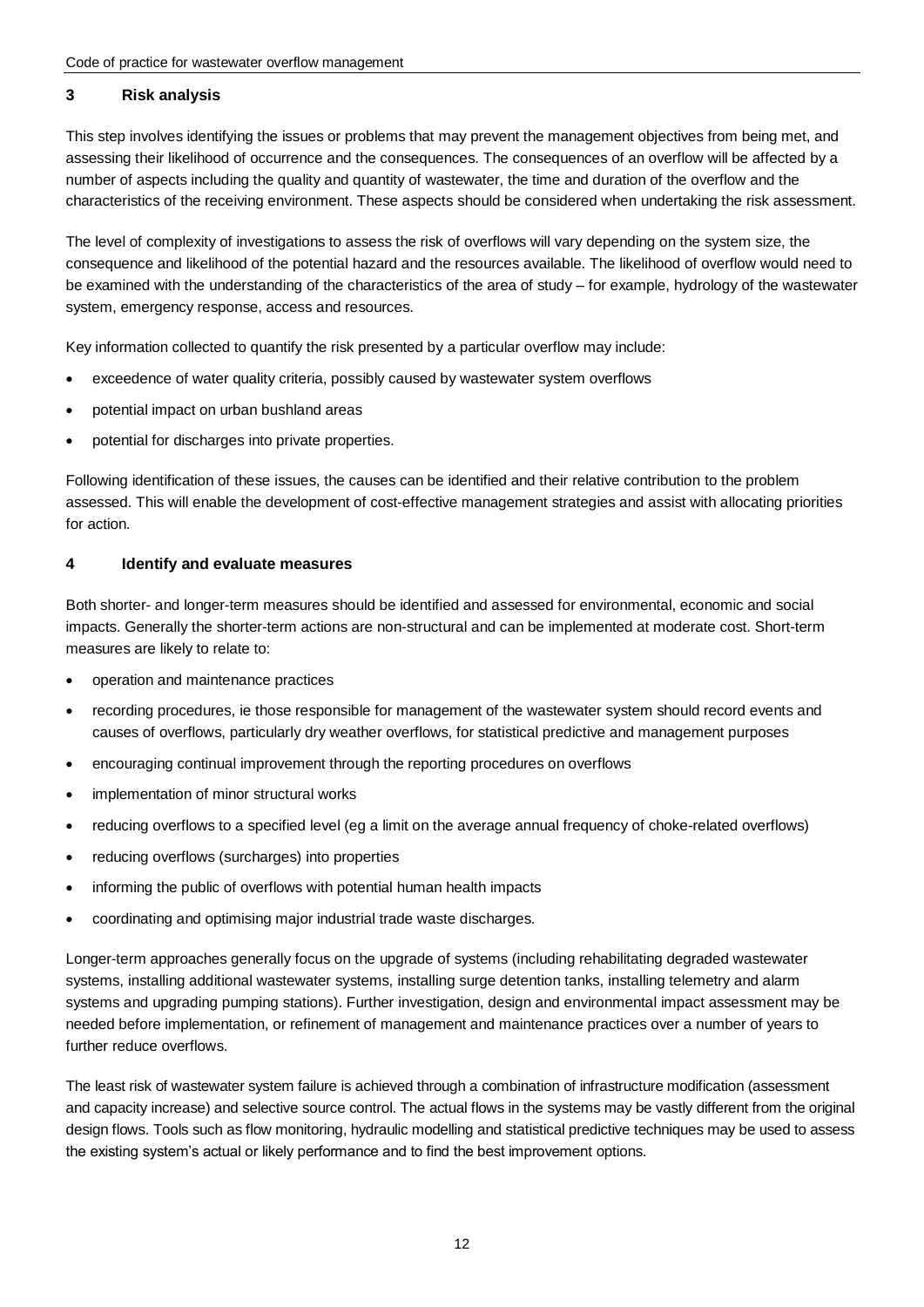#### **Improvement strategies 5**

 The wastewater overflow abatement plan must include monitoring and reporting procedures to address the progress of the plan's implementation and to check whether its objectives are being achieved.

 Management procedures, including reporting of milestones, can be used to monitor the plan's implementation. Monitoring of the plan's outcomes may include monitoring within the wastewater system (eg flows, overflow frequency) and environmental monitoring (eg water quality or river health).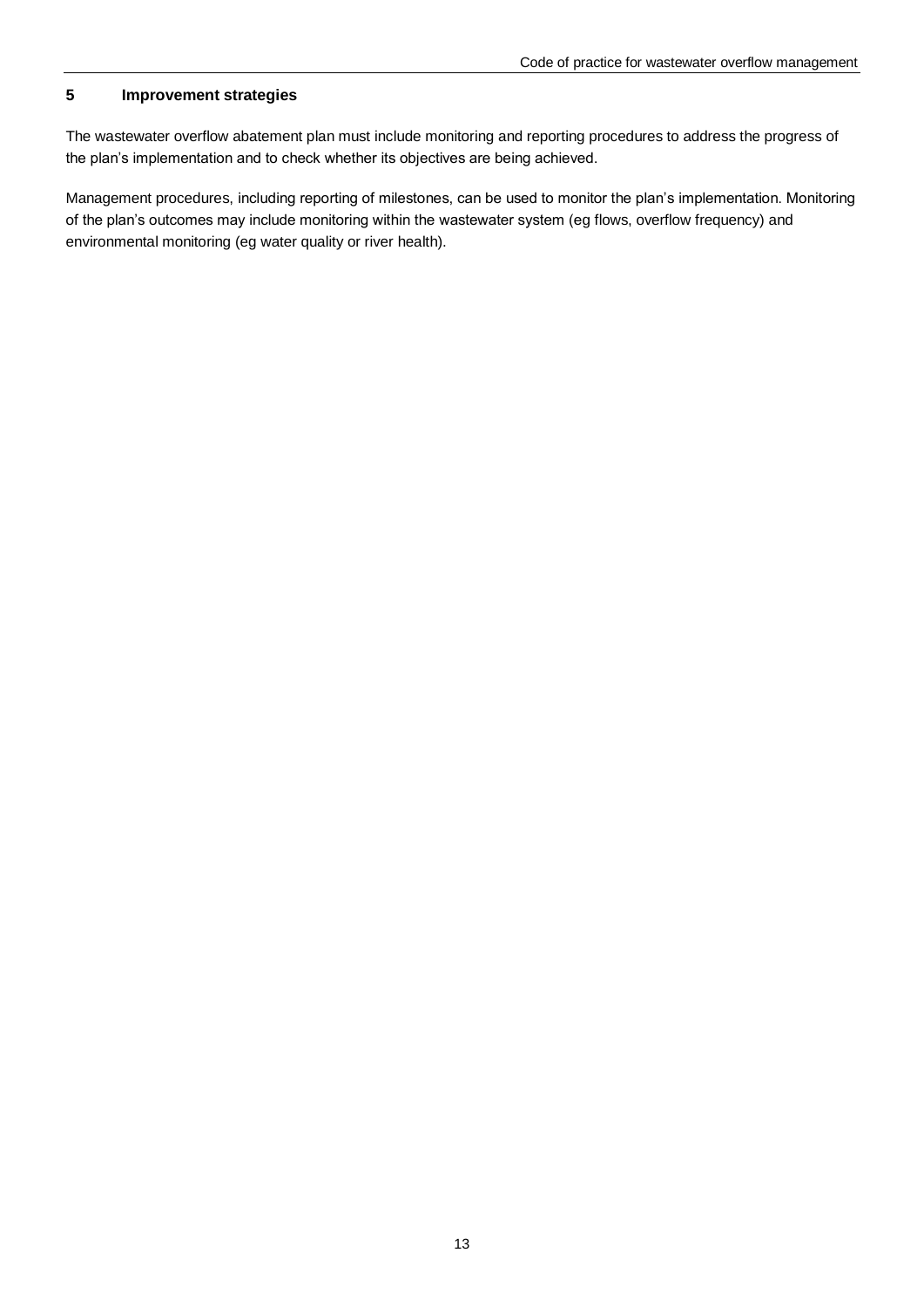#### <span id="page-17-0"></span> **Implementing wastewater overflow abatement plans 6**

 It is important for wastewater overflow abatement plans, as illustrated below in Figure 1, to be viewed as 'live' documents which are actively consulted, reviewed and revised. System managers should adopt a model of continual improvement in the progressive refinement of the plan.

 Operators should actively monitor the effectiveness of the plan, and report on the findings to the EPA (and also to the community if appropriate). Monitoring and reporting are considered essential to ensure the plan delivers continual improvement.



**Figure 1** The wastewater overflow abatement planning process

<span id="page-17-1"></span> The preparation of the plan is only one part of wastewater overflow management. There should also be a review of the implemented practices leading to ongoing improvements by the operator.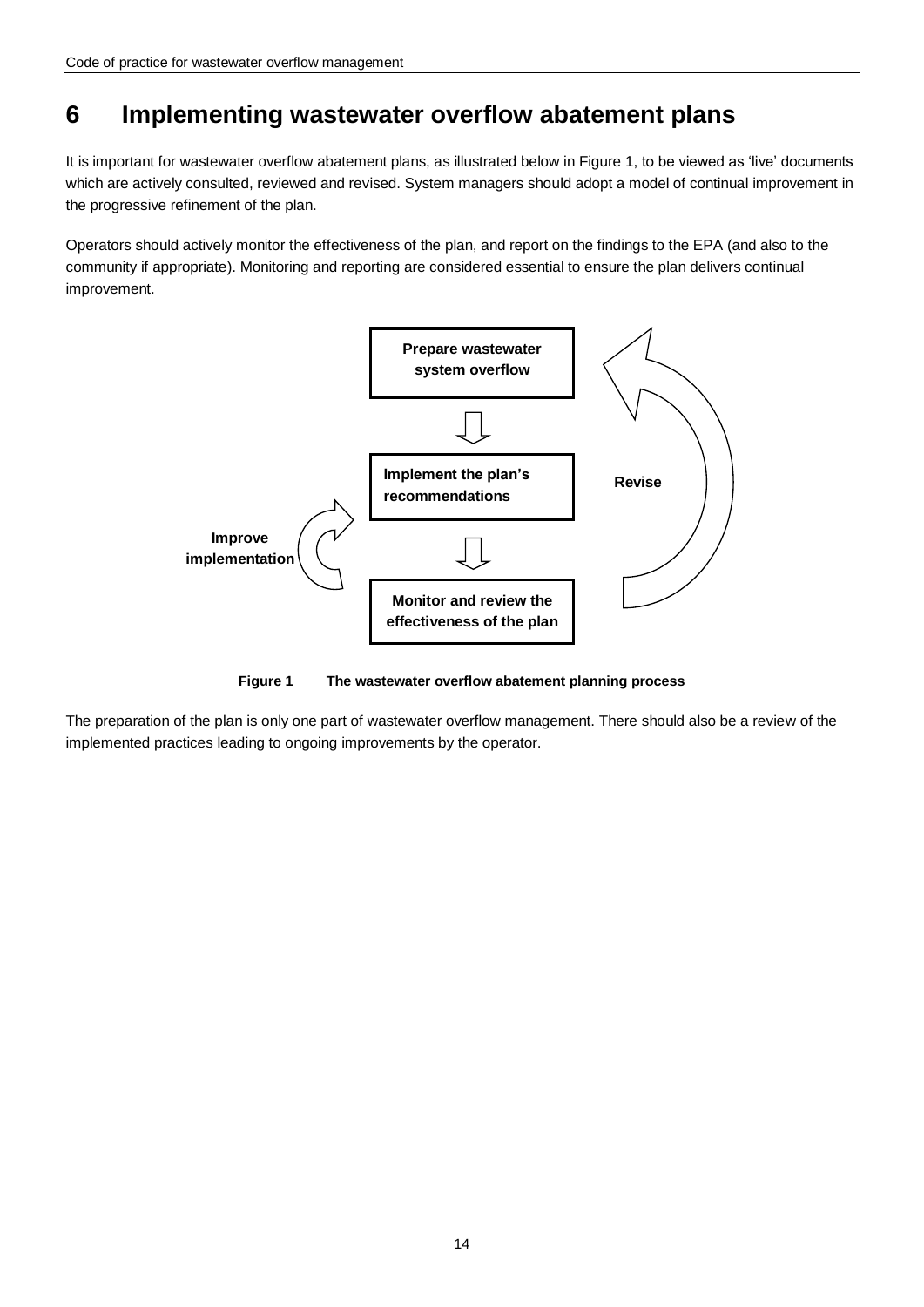#### <span id="page-18-0"></span> **Summary of 'must' statements in this code of practice 7**

 Note that the meaning of these 'must' statements may not be fully apparent unless they are read in conjunction with other accompanying text in the relevant section of the code.

# **Wastewater system maintenance**

- Problems identified during routine inspections must be recorded and assessed for necessary maintenance or repair actions (pg 7).
- Maintenance planning must be undertaken for all systems. Significant maintenance issues must be reported to management (pg 7).
- $\bullet$  A schedule for routine inspections of the wastewater system must be prepared, with priorities clearly stated (pg 7).
- $\bullet$  operation and maintenance (pg 7). A system for recording and documenting the maintenance history must be included in any plan developed for
- Operators must be aware of, and monitor, the significant issues in their systems. In larger systems, this information should be included in the GIS for the system. A 'significant issue' is one where a failure to maintain may lead to an overflow (pg 7).

# **Emergency response**

- Operators must have procedures in place to minimise the impacts of a wastewater overflow. Operators must provide 24-hour emergency response to minimise or eliminate overflows. The emergency response teams must, when responding to a wastewater overflow, have regard to the established emergency response plan (pg 8).
- $\bullet$  An emergency response plan must be developed and implemented for all wastewater systems (pg 8).
- process, involving temporarily stopping the overflow and then undertaking permanent repairs (pg 8). • The cause of the overflow must be addressed as soon as practicable. Addressing the cause may be a two-stage
- $\bullet$  localised areas and isolated pools produced by the overflows, and must not include disinfecting waterways unless directed to do so by DH and/or the EPA (pg 8). It may be possible to disinfect ground affected by wastewater or pooled areas. However, this should be limited to
- During containment, and clean-up or remediation, the risk to human health must be managed (pg 9).
- Warning measures must remain in place until there is no potential human health risk arising from the overflow (pg 9).

# **Harm remediation and clean-up**

- Any environmental harm caused by an overflow must be cleaned up and may need remediation (pg9).
- gross solids and other pollutants into stormwater drains or aquatic environments, the over-use of disinfectants, or the use of environmentally damaging disinfectants (pg 9). Unless done so with prior EPA approval, clean up must not involve the potentially harmful activities of hosing down of
- Records must be kept of all actions undertaken to manage the response and minimise environmental harm (pg 9).

# **Investigate cause and implementing improvements**

- $\bullet$  by operators consistent with the level of risk to prevent a recurrence of the event (pg 9). The cause of an overflow must be investigated. When the cause has been determined, actions must be implemented
- $\bullet$  overflows, or an annual report that summarises all overflows (pg 9). If requested to do so by relevant regulatory authorities, the operator must provide a report on significant individual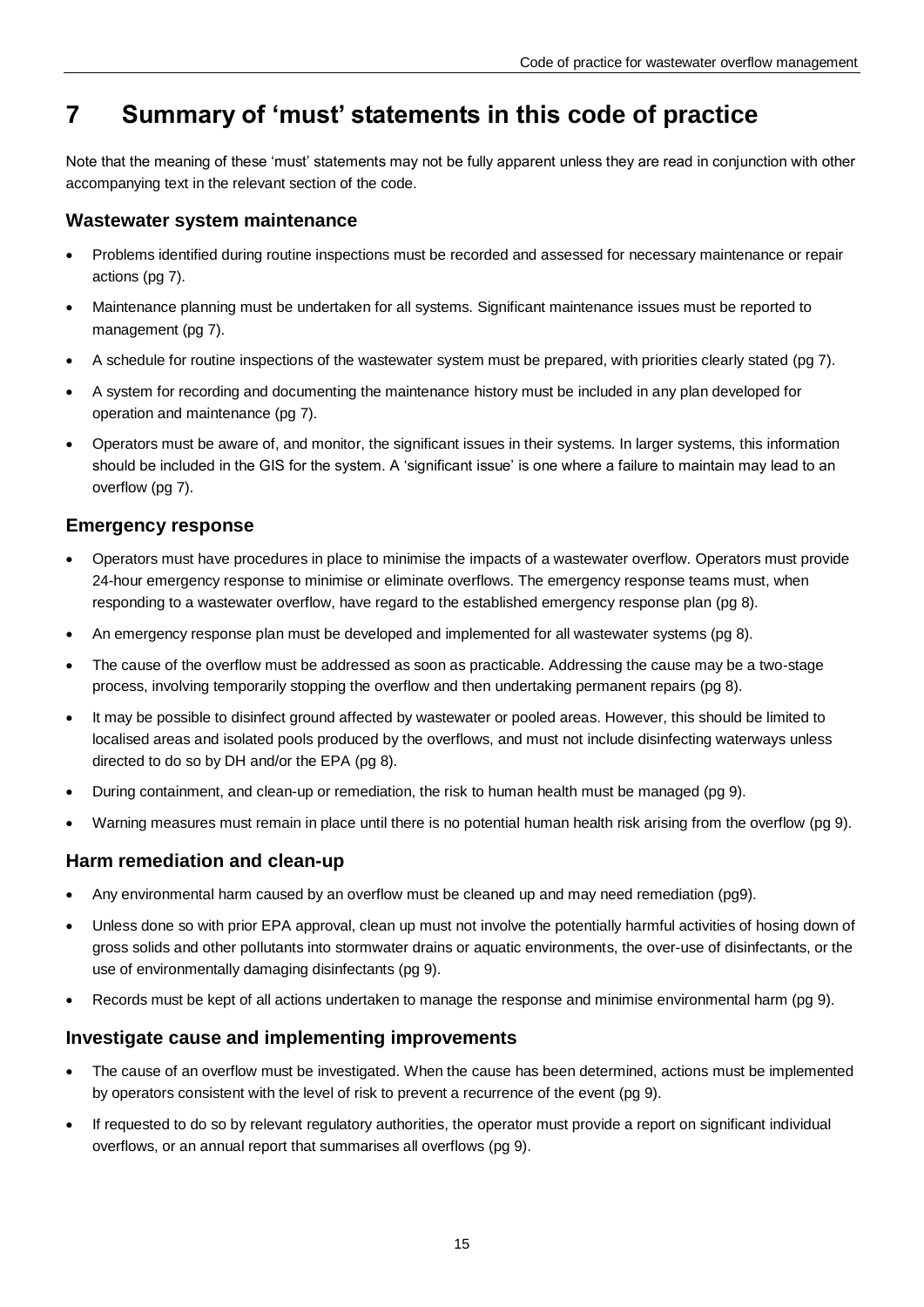# **Emergency response and notification protocol**

- the appropriate agencies as per the following: After an overflow has been detected and the level of risk presented by the overflow estimated, the operator must alert
	- $\circ$  SA Water, United Water and United Utilities must notify the appropriate agencies as described in the Water/Wastewater Incident Notification and Communication Protocol.
	- $\circ$  Councils and other operators must notify the appropriate agencies as described in the *Wastewater incident notification and communication protocol* which is a condensed version of the above and can be found on the EPA website (pg 10)

# **Wastewater overflow abatement program**

 $\bullet$  management) program, which encompasses an emergency response plan and short- and long-term measures to prevent or reduce the re-occurrence of overflows (pg 11). To minimise or eliminate wastewater overflows, the operator must implement an overflow abatement (or

# **Developing a wastewater overflow abatement plan**

- Wastewater overflow abatement plans must be developed by operators in relation to all of their wastewater systems. These plans must include the objectives that the plan is intended to meet, related performance criteria, management strategies, required monitoring and reporting procedures and an implementation schedule (or program) providing a timetable for the implementation of the adopted actions (pg 11).
- In developing a wastewater overflow abatement plan, the following components (pg 11) must be considered:
	- o objectives
	- $\circ$  analysis of existing performance
	- $\circ$  risk analysis
	- $\circ$  identify and evaluate measures
	- o improvement strategies.

## **Improvement strategies**

 of the plan's implementation and to check whether its objectives are being achieved (pg 13). The wastewater overflow abatement plan must include monitoring and reporting procedures to address the progress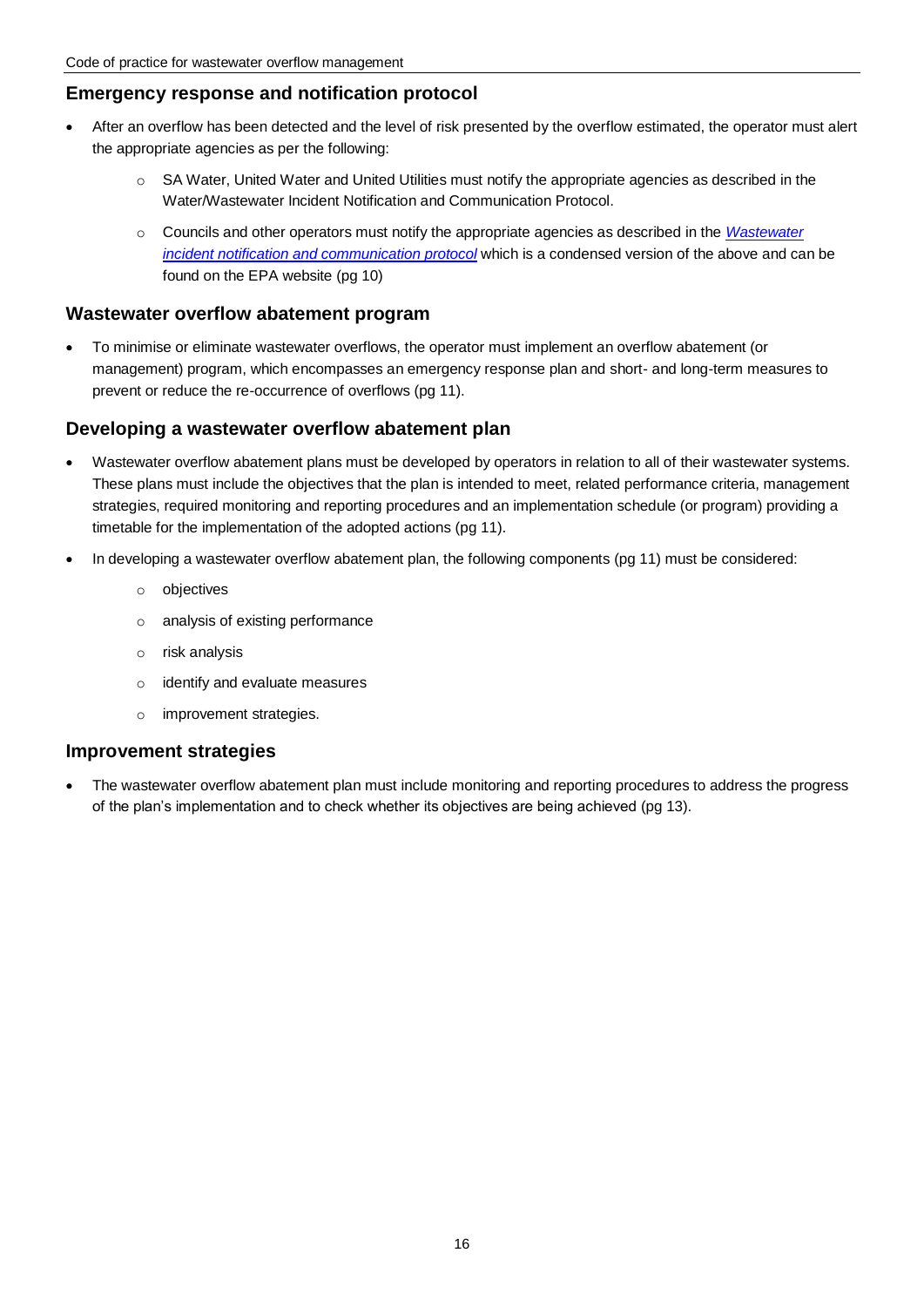#### <span id="page-20-0"></span>**8 References**

ANZECC/ARMCANZ 2000, *Australian and New Zealand Guidelines for Fresh and Marine Water Quality* Paper No. 4.

AS/NZS ISO 14001, *Environmental management systems*—*Specification with guidance for use*.

AS/NZS 4360:2004 *Risk management standard*

Department of Health (SA), *Water/Wastewater Incident Notification and Communication Protocol*.

 *Environment Protection Act 1993 (SA)*

 *Environment Protection (Water Quality) Policy 2015(SA)*

 National Water Quality Management Strategy, November 2004, *Guidelines for Wastewater Systems—Wastewater System Overflows*, Chapter 8.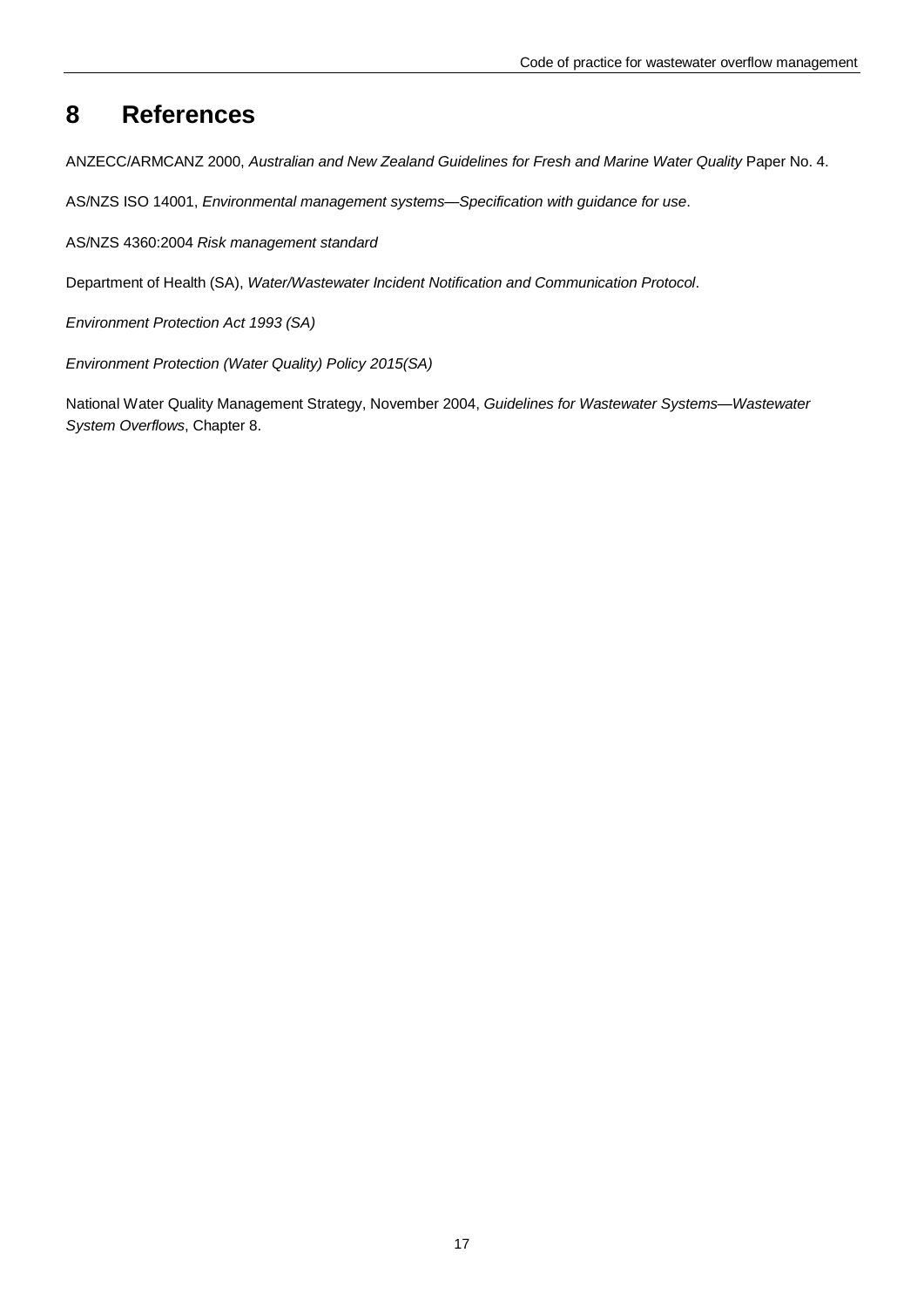# 9 Definitions

| aquatic ecosystems                                  | any watery environment from small to large, from ephemeral to permanent or from pond to<br>ocean, in which plants and animals interact with the chemical and physical features of the<br>environment.                                                     |
|-----------------------------------------------------|-----------------------------------------------------------------------------------------------------------------------------------------------------------------------------------------------------------------------------------------------------------|
| concentration                                       | the quantifiable amount of chemical in water, food or sediment per unit volume or mass, eg<br>milligrams per litre.                                                                                                                                       |
| community wastewater<br>management system<br>(CWMS) | a system for the collection and management of wastewater generated in a town, regional<br>area or other community, but does not include - (a) SA Water sewerage infrastructure; or (b)<br>after 1 July 2015-a system with a capacity that exceeds 2000 EP |
| dry weather flow (DWF)                              | the flow carried by a wastewater system during dry weather. It consists of flows generated by<br>properties connected to a wastewater system, excluding the effects of inflow and infiltration.                                                           |
| effluent                                            | treated wastewater flowing out of a treatment plant or treatment process.                                                                                                                                                                                 |
| groundwater                                         | see definition of water in the <i>Environment Protection Act 1993</i> .                                                                                                                                                                                   |
| infiltration                                        | the ingress of groundwater to a wastewater system.                                                                                                                                                                                                        |
| inflow                                              | the entry of water into the wastewater system resulting from rainfall.                                                                                                                                                                                    |
| operator                                            | an organisation responsible for the operation and maintenance, monitoring, or internal<br>regulation or assessment of the performance or management of a wastewater system.                                                                               |
| pollution                                           | see the Environment Protection Act 1993.                                                                                                                                                                                                                  |
| pumping main (or rising<br>main or pressure main)   | a pressurised pipeline through which wastewater is pumped, generally rising from the pump<br>station to the point of discharge into the receiving wastewater system or structure.                                                                         |
| reclaimed/recycled<br>water                         | water which has been derived from wastewater systems (including CWMS) and treated to a<br>standard which is satisfactory for its intended use.                                                                                                            |
| remediate                                           | see the Environment Protection Act 1993                                                                                                                                                                                                                   |
| risk                                                | the chance of something happening that will have an impact upon objectives. It is measured<br>in terms of consequences and likelihood.                                                                                                                    |
| suspended solids                                    | after filtering a well-mixed sample through a weighed standard glass-fibre filter and drying the<br>residue on the filter at 103 to $105\degree$ C, the increase in the weight of the filter represents the<br>total suspended solids.                    |
| trade waste                                         | the liquid waste generated from any industry, business, trade, or manufacturing process.<br>It does not include domestic wastewater.                                                                                                                      |
| wastewater                                          | see the Environment Protection (Water Quality) Policy 2015.                                                                                                                                                                                               |
| wastewater overflow                                 | an overflow from a wastewater system.                                                                                                                                                                                                                     |
| wastewater pumping<br>station                       | a facility that may be above ground or underground, with pumps and wells, that provides the<br>hydraulic lift for pressurised wastewater flows in rising mains.                                                                                           |